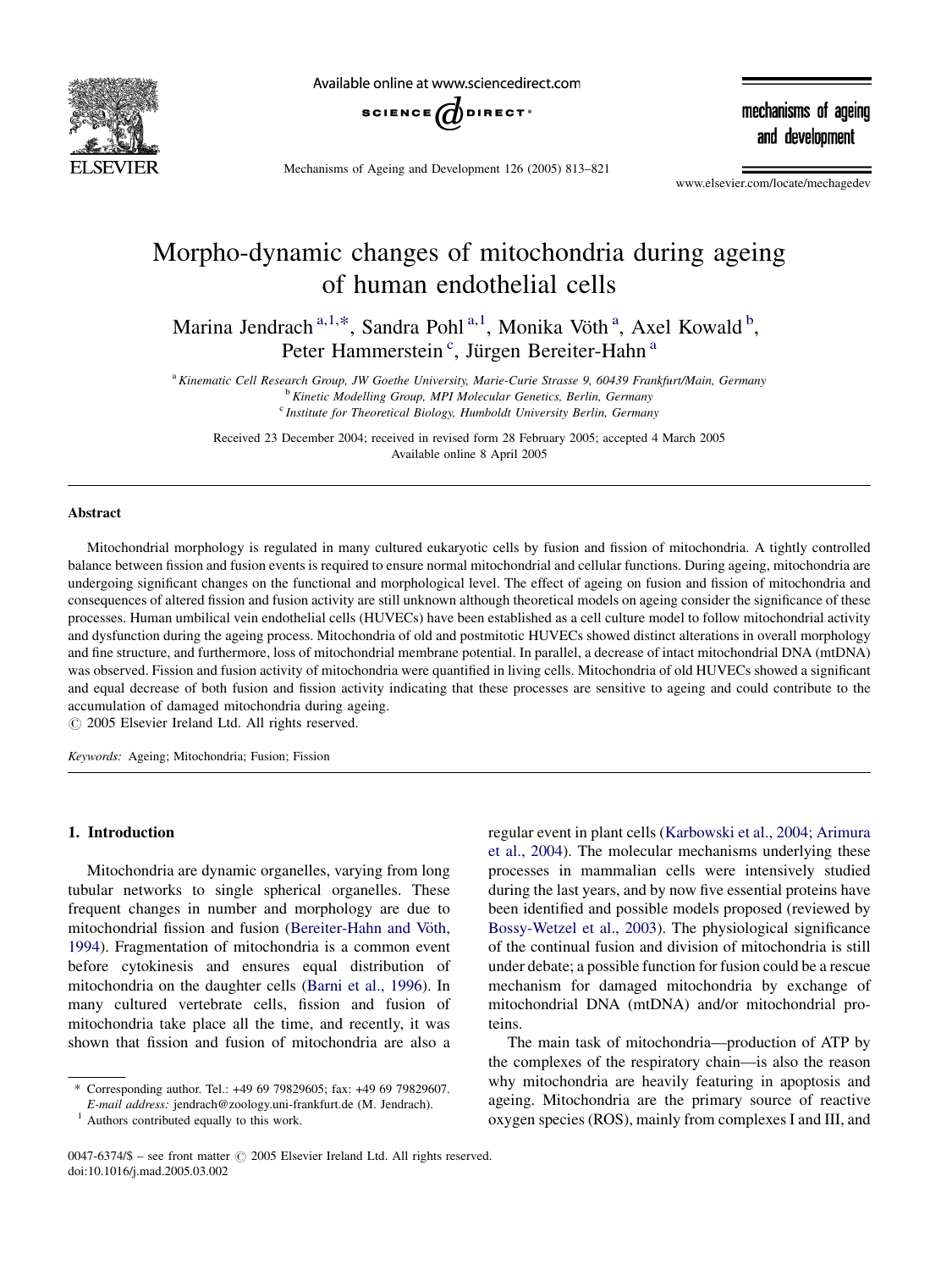while ROS production is occurring throughout life it is increased in aged cells ([Sastre et al., 2003; Turrens, 2003\)](#page-8-0). According to the oxidative damage theory of ageing, first proposed by [Harman \(1972\)](#page-7-0), mitochondria are also the main targets of ROS, since increased levels of ROS damage predominantly mitochondrial proteins, lipids and mitochondrial DNA. mtDNA is more sensitive than genomic DNA to ROS-induced damage, since it is not protected by histons and its repair capabilities are limited (reviewed by [Wei and](#page-8-0) [Lee, 2002](#page-8-0)).

The mitochondrial theory of ageing proposes that the age-related accumulation of defective mitochondria is the main mechanism underlying the ageing process [\(Linnane](#page-7-0) [et al., 1989](#page-7-0)). A critical aspect is to understand how damaged mitochondria can out compete the wild type. Three possible explanations have been suggested: (i) accumulation by random drift of selection neutral mutations [\(Elson et al., 2001\)](#page-7-0), (ii) faster replication of deletion mutants because of their reduced size [\(Wallace,](#page-8-0) [1992\)](#page-8-0) and (iii) slower degradation of defective organelles (SOS hypothesis) [\(de Grey, 1997; Kowald and Kirkwood,](#page-7-0) [2000\)](#page-7-0). While the first two theories require mitochondrial fusion, the SOS hypothesis is based on a lack of fusion activity.

Our current study therefore aims to provide experimental data that evaluate the role of mitochondrial fusion and fission in ageing. With human umbilical vein endothelial cells (HUVECs) as a model, we investigated the changes in young and proliferative compared to old and postmitotic cells with special regard to the fission and fusion activity. We have quantified fission and fusion events on the functional level and for the first time we can show that this activity is significantly reduced in postmitotic cells together with other age-dependent parameters, like mitochondrial membrane potential and intact mtDNA.

### 2. Experimental procedures

#### 2.1. Isolation and culture of HUVECs

Primary human endothelial cells were isolated from the umbilical cord under sterile conditions. The vein from the umbilical cord was washed with PBS. Afterwards, the vein was clamped and incubated for 10 min in basal medium with dispase (100 U/ml). The resulting endothelial cell solution was rinsed with basal medium in a tube and centrifuged. The cells were resuspended in growth medium and cultivated at 37 °C and 5%  $CO<sub>2</sub>$ . Basal medium consisted of M199 with heparin (10 IE), hepes buffer  $(20 \text{ mM})$  and gentamycin  $(100 \mu \text{g})$ . Growth medium contained basal medium with 10% FCS, 10% human serum and ECGF  $(20 \mu g/ml)$ .

In parallel, HUVECs were pursued form Promocell (C-12200) and cultivated in Endothelial Cell Growth Medium (Promocell #C-22010).

Doubling time of cells was determined by regular counting. Factor VIII expression was monitored by fluorescence microscopy: first antibody was mouse anti human factor VIII (DAKO, dilution 1:100) and second antibody was goat anti-mouse Cy3 (Dianova, dilution 1:100). Cultures with a doubling time of more than 100 h and factor VIII expression  $\langle 70\%$  of that of first passages were classified as old and postmitotic cells.

#### 2.2. Quantification of fission and fusion events

HUVECs were cultivated for 2 days on a coverslip. Mitochondria in the peripheral region of a cell were filmed for 10 min in phase contrast with a microscope (Zeiss) and a CCD-camera (PCO), one frame per second. Single images were assembled to a video sequence (Quick Time Player). The fission and fusion events were counted and related to the area of mitochondria (in  $\mu$ m<sup>2</sup>). The mitochondria from the first image of the video sequence were copied with GIMP and determination of the area was done with Image J.

### 2.3. Confocal microscopy

Mitochondria were visualised by staining with Mitotracker Green or Mitotracker Red<sup>®</sup> (Molecular Probes) in a final concentration of 250 nM for 1 h. Microtubules were stained with antibody YL as primary antibody (personal gift of J. Wehland) and anti-rat Cy3 as secondary antibody (Dianova). For dynactin staining primary antibody was against p150<sup>Glued</sup> (BD Biosciences) and second antibody was anti-mouse FITC (Dianova). For staining of mtDNA, cells were treated with Picogreen (Molecular Probes), final dilution 1:100. For determination of mitochondrial membrane potential, cells were treated with dimethylaminostyrylmethyl-pyridinium-iodine (DASPMI) (personal gift of Bayer AG to J.B.H.) for 1 h. Micrographs were taken with a Leica TCS 4D confocal laser scanning microscope fitted with the appropriate filters and PL Fluotar objective  $(100 \times,$ 1.3 NA) that was controlled by the SCAN Ware 5.10 software (Leica, Wetzlar, Germany). Live cell experiments were performed at 37 °C and 5%  $CO<sub>2</sub>$  in a humidified chamber.

#### 2.4. Electron microscopy

Cells were fixed with phosphate-buffered 2.5% glutaraldehyde with 0.1 M sodium phosphate for 1 h. Then they were treated with 1% osmium tetroxid in hydrogen peroxide for 1 h, dehydrated with acetone and embedded with epon. Electron microphotographs were taken with a Hitachi 500 transmission electron microscope (Hitachi).

## 2.5. Quantification of mtDNA

Total DNA was isolated from a total of  $1 \times 10^6$  cells with the Flexi Gene DNA Kit (Qiagen). A 50 ng of total DNAwas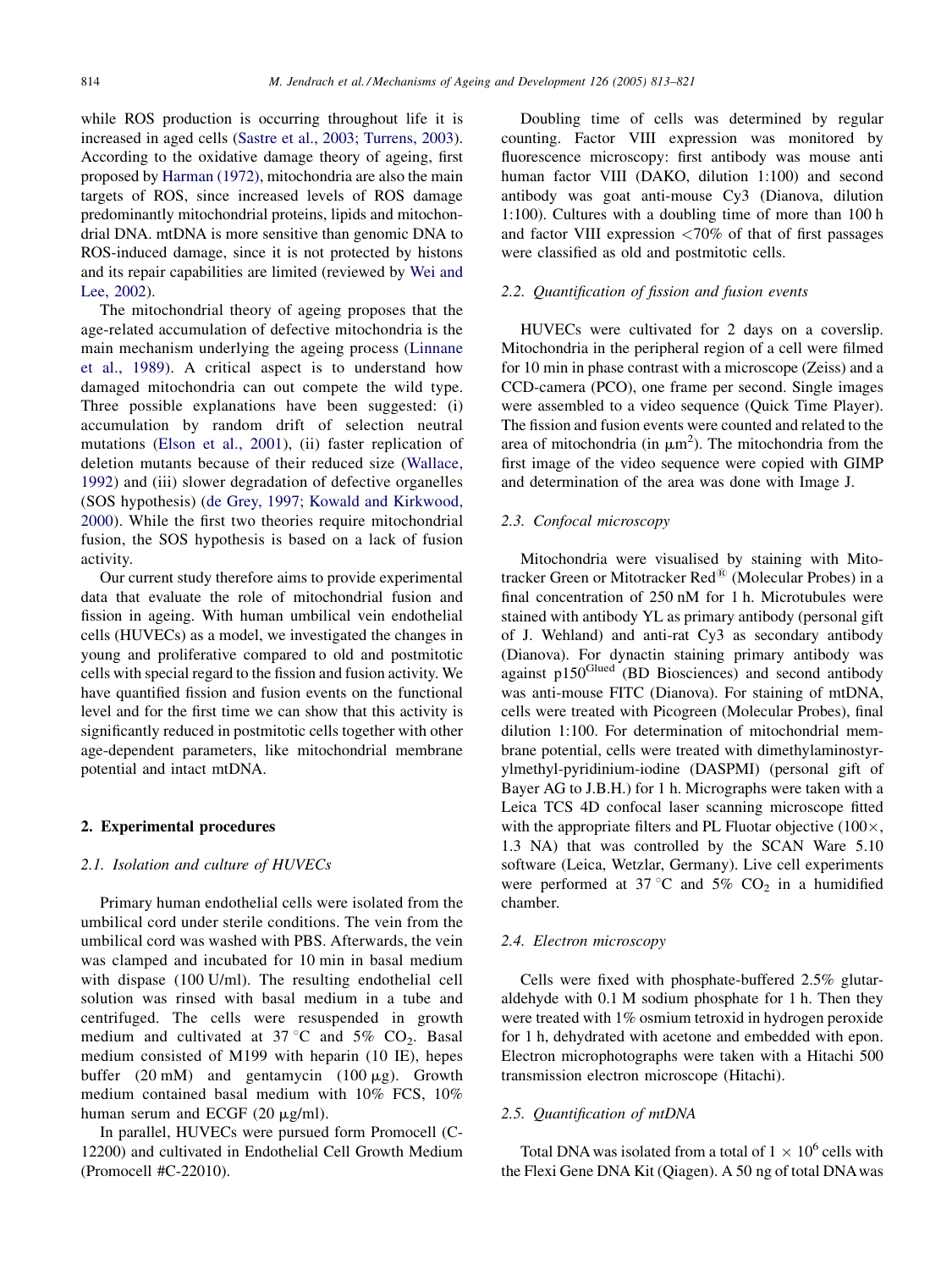<span id="page-2-0"></span>

Fig. 1. Proliferative and postmitotic HUVECs in phase contrast. Young cells were proliferating cells with a generation time of 24–100 h and 100–70% of the cells expressed von Willebrand factor (A). Postmitotic cells were characterised by a generation time exceeding 100 h and an expression of von Willebrand factor in less than 70% of the cells (B). Scale bar =  $10 \mu$ m.

used for PCR reactions. The 220 bp and 8.9 kbp fragments of mtDNA were amplified by PCR according to [Santos et al.](#page-7-0) [\(2002\)](#page-7-0). After gel electrophoresis quantification was archived with Easywin 32 software (Herolab).

## 2.6. Statistics

Results are expressed as means  $\pm$  S.E.M. of *n* observations. Student's t-test was used for significance analysis. Differences were considered statistically significant when  $P < 0.01$ .

#### 3. Results

#### 3.1. Ageing of HUVECs

HUVECs were used as a model system to study age-related effects. During cultivation the doubling time of each passage and the expression of factor VIII (von Willebrand factor) was analysed. Presence of factor VIII has been shown to decrease during ageing of endothelial cells and can be used as marker for ageing ([Kiyonaga et al., 2001\)](#page-7-0). Consequently, HUVECs

with a doubling time of more than 100 h and less than 70% factor VIII expression compared to young and proliferative cells were classified as old and postmitotic.

In phase contrast microscopy, young HUVECs showed the typical polygonal ''cobblestone'' phenotype of endothelial cells (Fig. 1A). However, postmitotic cells showed an altered morphology. These cells were much larger than mitotic cells and some cells were multinuclear. Many postmitotic HUVECs showed long filopodia-like extensions and cells appeared in general more heterogeneous than proliferating cells. The thickness of postmitotic cells in the z-axis differed; some regions were flat and in some parts cytoplasm and mitochondria accumulated (Fig. 1B).

# 3.2. Changes in mitochondria of old and postmitotic **HUVECs**

To analyse the mitochondria of young proliferative and old postmitotic HUVECs, confocal microscopy was used after staining of mitochondria with Mitotracker  $\text{Red}^{\textcircled{R}}$ . In young HUVECs, mitochondria were distributed evenly throughout the cytoplasm and consisted mostly of long, single tubules (Figs. 2A and 6A). In contrast, most



Fig. 2. HUVECs were stained with mitochondrial membrane potential-sensitive dye DASPMI. Young HUVEC had a strong DASPMI fluorescence (A). Mitochondria in postmitotic cells (B) were accumulated in the perinuclear area and showed mostly a diminished membrane potential. Scale bar =  $10 \mu m$ .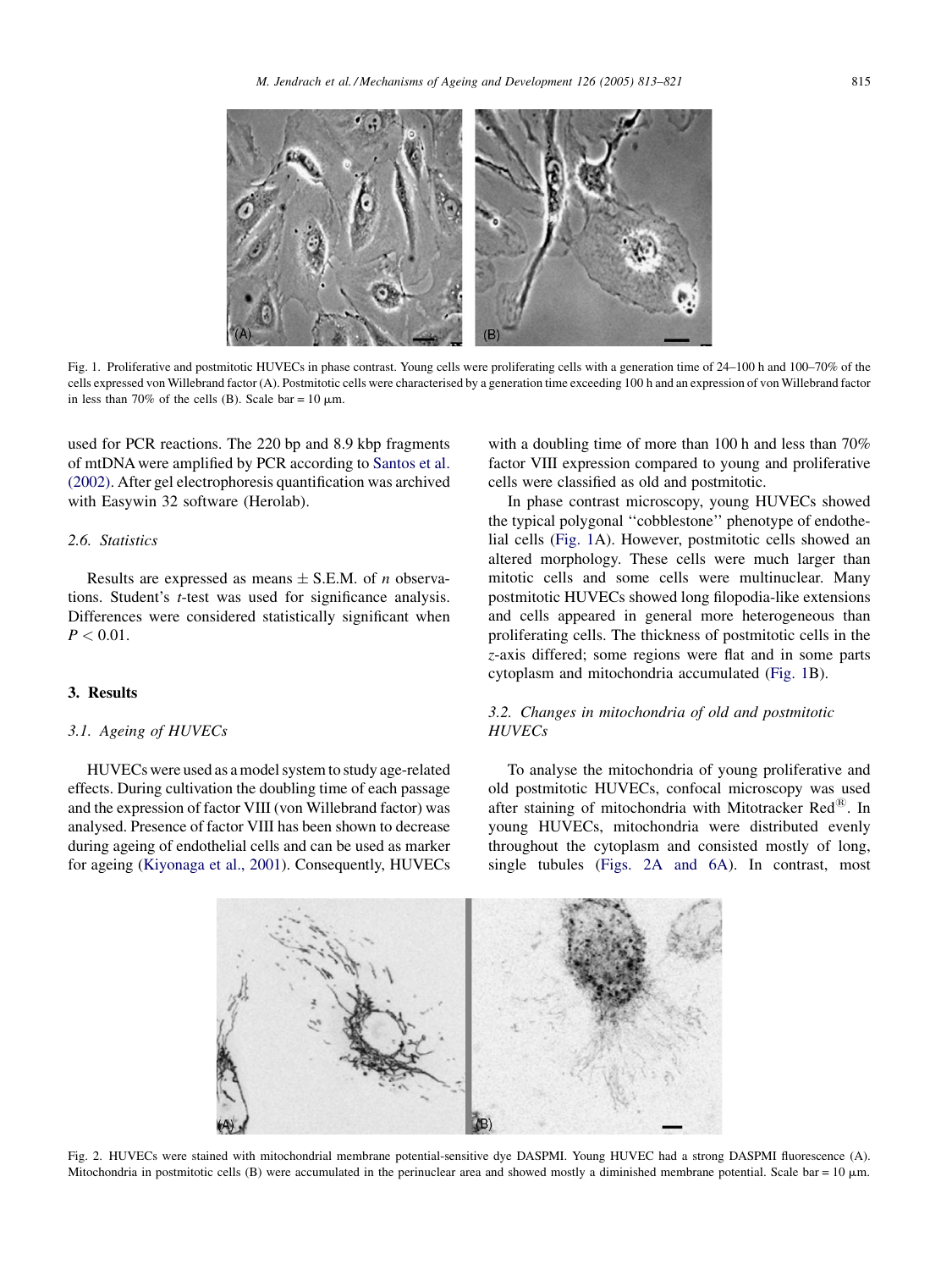<span id="page-3-0"></span>

Fig. 3. Electron microscope images of young and old HUVECs show distinct changes in the fine structure of mitochondria. Cristae in mitochondria of proliferative cells (A and B) were numerous and clearly structured. In contrast, in old cells (C and D) many cristae were degenerated, barely visible and mitochondria showed swollen regions devoid of cristae (arrow). Scale bar =  $1 \mu$ m.

mitochondria of postmitotic cells were localised around the nucleus and appeared aggregated. Nevertheless, in the cell periphery still some tubular, ''normal looking'' mitochondria could be found ([Figs. 2B and 6C](#page-2-0)).

To examine if these morphological changes are reflected by physiological alterations, HUVECs were stained with dimethylaminostyrylmethyl-pyridinium-iodine (DASPMI) and analysed by confocal microscopy. Uptake of DASPMI depends on the mitochondrial membrane potential [\(Bereiter-](#page-7-0)[Hahn, 1976\)](#page-7-0); therefore, we used this dye to compare the membrane potential of proliferative and postmitotic cells. Mitochondria of young HUVECs displayed a strong and almost evenly distributed DASPMI fluorescence ([Fig. 2A](#page-2-0)). In postmitotic cells, however, mitochondria of most cells were only weakly stained while the majority of the dye remained in the cytoplasm, indicating a loss of mitochondrial membrane potential during ageing [\(Fig. 2](#page-2-0)B).

In the electron microscope, mitochondria of young and mitotically active HUVECs show clearly defined and wellordered cristae (Fig. 3A and B). Mitochondria of postmitotic cell cultures contained fewer cristae, which seemed to be less clearly structured and organised; in some regions cristae were difficult to recognise. In the matrix of postmitotic mitochondria, distinct swollen areas were found (arrows) that contained no cristae at all (Fig. 3C and D). Thus, the loss of membrane potential in ageing cells was accompanied by alterations in the fine structure of the organelles.

## 3.3. Fission and fusion of mitochondria were reduced in postmitotic cells

Since theoretical models of mitochondrial ageing depend on the presence or absence of mitochondrial fission and fusion activity, we established a method to quantify mitochondrial fission and fusion in living cells. Mitochondria in the periphery of proliferative and postmitotic cell cultures were filmed and the number of fission and fusion events in 10 min/100  $\mu$ m<sup>2</sup> mitochondria area was evaluated (Fig. 4). Mitochondria that stayed joined while they are moving were defined as fused. We have already shown by correlative electron microscopy that this kind of mitochondria was fused with the outer and inner mitochondrial membrane (Bereiter-Hahn and Vöth, 1994). Furthermore, we observed in this kind of fused mitochondria exchange of proteins of the inner mitochondrial membrane (Jendrach et al., unpublished results). Filming was restricted to the cell periphery because of the perinuclear accumulation of mitochondria in postmitotic cells.

In young proliferative cells, fusion and fission of mitochondria were almost equal with  $2.19$  ( $\pm$ 0.19) fusion



Fig. 4. Quantification of mitochondrial fission and fusion events in young and old HUVECs. Mitochondria in the peripheral region of proliferating and postmitotic cells were filmed and fusion and fission events were determined as described in experimental procedures. Fission and fusion events in  $10 \text{ min}/100 \mu m^2$  mitochondria area were evaluated in proliferative  $(n = 34)$  and postmitotic  $(n = 23)$  HUVECs. The amount of both fusion and fission events was significantly decreased in old cells ( $P < 0.01$ ).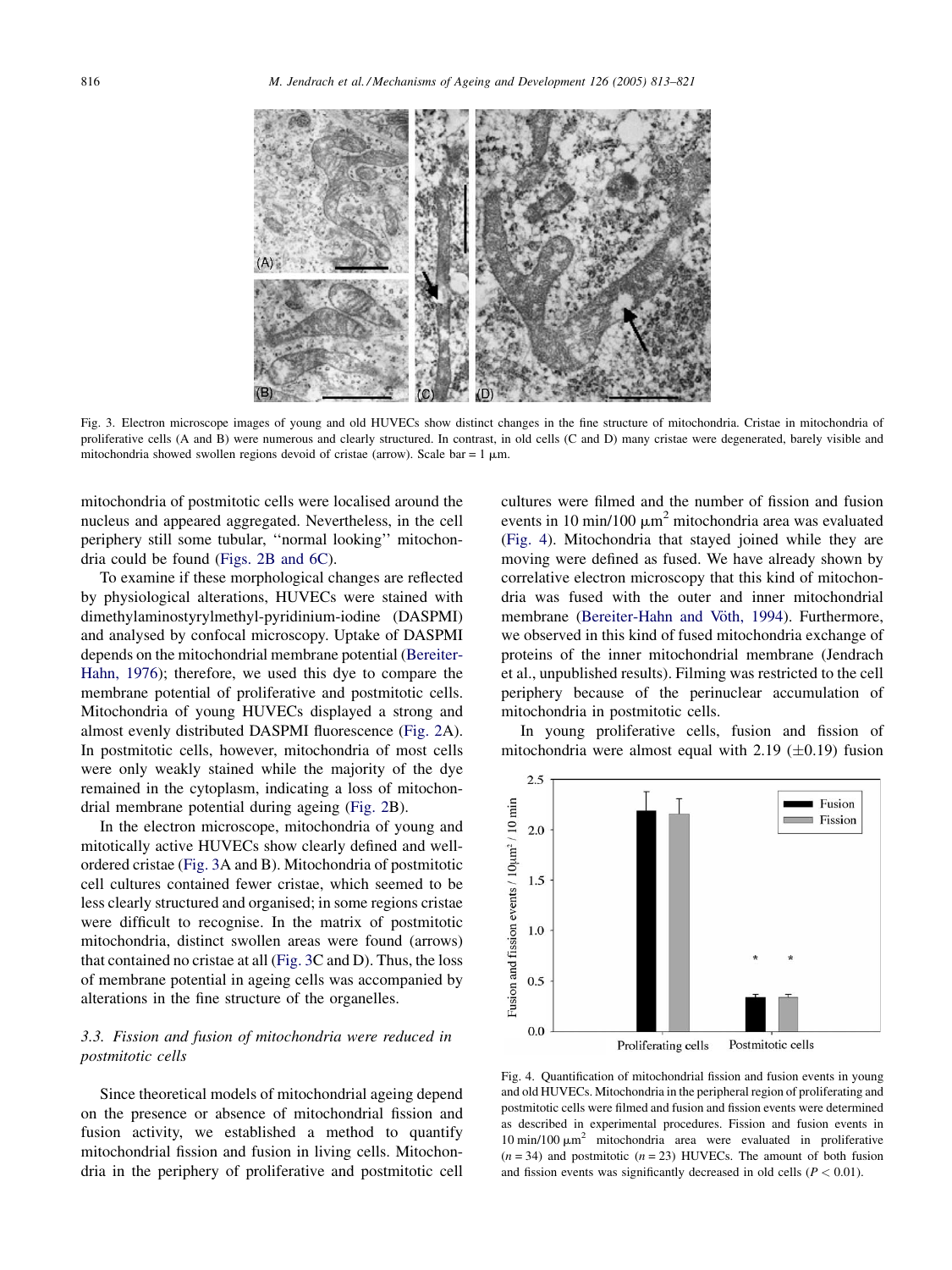events in 10 min/100  $\mu$ m<sup>2</sup> mitochondria area and 2.16  $(\pm 0.15)$  fission events in 10 min/100  $\mu$ m<sup>2</sup> mitochondria area. In contrast, fission and fusion rates were significantly reduced in old cells although still equal with an average of 0.34 ( $\pm$ 0.02) fusion events in 10 min/100  $\mu$ m<sup>2</sup> mitochondria area and 0.34 ( $\pm$ 0.02) fission events in 10 min/100  $\mu$ m<sup>2</sup> mitochondria area. Furthermore, mitochondria in young cells were quite motile, while in postmitotic cells they moved less and at slower speed.

## 3.4. Reduction of mitochondrial dynamics in postmitotic HUVECs is not related to changes in the cytoskeleton

Diminished mobility and reduced fission and fusion activity of mitochondria in old cells could result from an altered amount of cytoskeletal elements responsible for transporting mitochondria. Mitochondria are mainly moving along microtubules [\(Tanaka et al., 1998](#page-8-0)). Therefore, microtubules of proliferative and postmitotic cells were visualised by antibody staining. Fluorescence micrographs of young cells exhibited well-ordered and regular microtubules (Fig. 5B). In old cells, no reduction of the microtubule content or distribution has been observed, the microtubule network was still well spread, reaching up to the periphery of the cells. In some regions, in particular, close to the nucleus, increased microtubule density and bundling was found (Fig. 5D). This is most probably due to the fact that in these regions of the cell cytoplasm and organelles were concentrated (see [Fig. 1B](#page-2-0)).

Since microfilaments are probably involved in situating mitochondria, F-actin distribution has been investigated by phalloidin staining. Postmitotic cells contained noticeably more stress fibers and by no means F-actin content was reduced (data not shown).

Disruption of the dynein/dynactin complex has been reported to cause perinuclear clustering of mitochondria ([Varadi et al., 2004](#page-8-0)), thus expression of the dynactin subunit p150Glued was investigated. Both microtubules of proliferating and postmitotic HUVECs co-localised with a dense dynactin staining, demonstrating that expression levels of dynactin were not changed during ageing (Fig. 5A and C). Also, blocking of kinesin-mediated transport resulted in perinuclear clustering of mitochondria [\(de Vos et al., 2000](#page-7-0)) but analysis of kinesin (KIF3A) expression in young and old HUVECs by confocal microscopy also showed no downregulation during ageing (data not shown).

# 3.5. Mitochondria of old HUVECs showed loss of intact mtDNA

mtDNA can be visualised in living cells using Picogreen, a fluorochome which selectively binds to nucleic acids with



Fig. 5. Microtubule and dynactin expression were not changed during ageing. Young (A and B) and old (C and D) HUVECs were analysed. Dynactin was stained with an antibody against the p150<sup>Glued</sup> subunit (A and C) and microtubules were visualised with antibody YL (B and D). Scale bar = 5  $\mu$ m.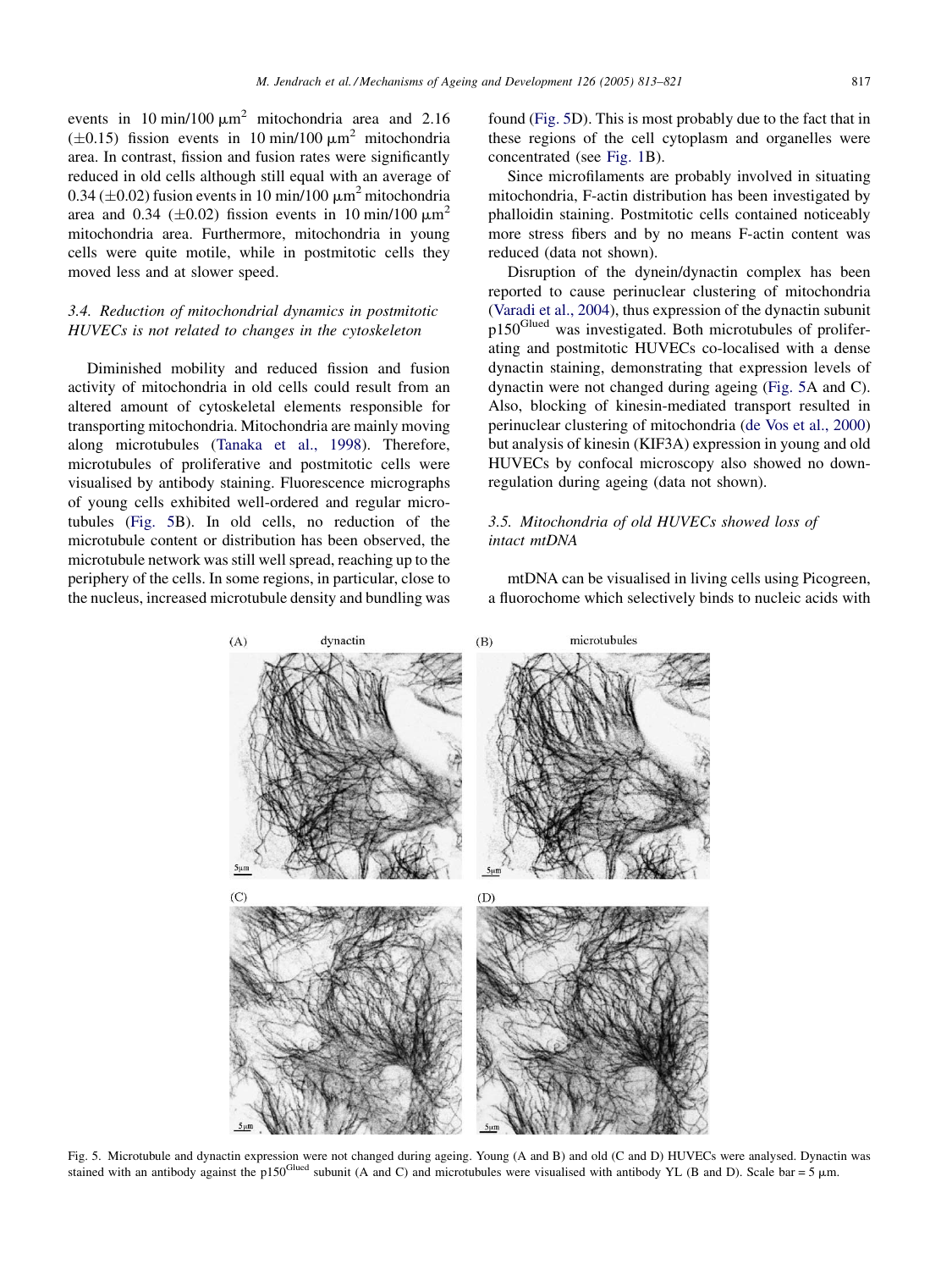

Fig. 6. Visualisation of mitochondrial DNA (mtDNA) in young (A and B) and old (C and D) HUVECs. Mitochondria in (A and C) were stained with Mitotracker Red<sup>®</sup>. Additionally both nuclei and mtDNA were stained with Picogreen (B and D). Comparison of Picogreen staining in (B and D) shows much less mitochondrial nucleoids with large spaces in between in senescent cells (D). Scale bar =  $10 \mu$ m.

higher affinity for DNA than for RNA ([Bereiter-Hahn and](#page-7-0) Vöth, 1996). Nuclei as well as mitochondrial nucleoids in proliferating and postmitotic HUVECs were detected by this method (Fig. 6B and D). Most mitochondria of young cells



Fig. 7. Quantification of intact mtDNA in proliferative and postmitotic HUVECs: total DNA from young and old HUVECs was isolated and a small (220 bp) and a large (8.9 kbp) fragment of mtDNA were amplified by semiquantitative PCR as described in experimental procedures. The small fragment was used for normalisation of total mtDNA content and content of intact mtDNA of young HUVECs was set to 100%. The amount of intact mtDNA in postmitotic cells was significantly decreased compared to young cells ( $n = 8$ ;  $P < 0.01$ ).

contained several strongly stained mitochondrial nucleoids (Fig. 6B), while in mitochondria of postmitotic cells less and faintly fluorescing nucleoids appeared (Fig. 6D). Since short fragments of mtDNA exhibit low fluorescence only, the Picogreen staining of postmitotic cells can be interpreted as loss as well as extensive fragmentation of mtDNA in the course of ageing.

To quantify the apparent reduction of intact mtDNA, total DNA from young and old HUVECs was isolated and a small (220 bp) and a large (8.9 kbp) fragment of mtDNA were amplified in a semiquantitative PCR, according to [Santos](#page-7-0) [et al. \(2002\)](#page-7-0), whereas the small fragment was used for normalisation. In old HUVECs, amplification of the large mtDNA fragment was reduced by  $75.4\%$  ( $\pm 15.2\%$ ) when compared to mitotically active young cultures, emphasising a strong loss of intact mtDNA during ageing (Fig. 7).

#### 4. Discussion

Primary human endothelial cells have been established as a model for cell ageing ([Kiyonaga et al., 2001; Hampel et al.,](#page-7-0) [2004\)](#page-7-0). HUVECs pass from a young and proliferative state to an old and postmitotic state during a relatively short time and represent therefore a good model to study organelle-related ageing processes. Postmitotic HUVECs are characterised by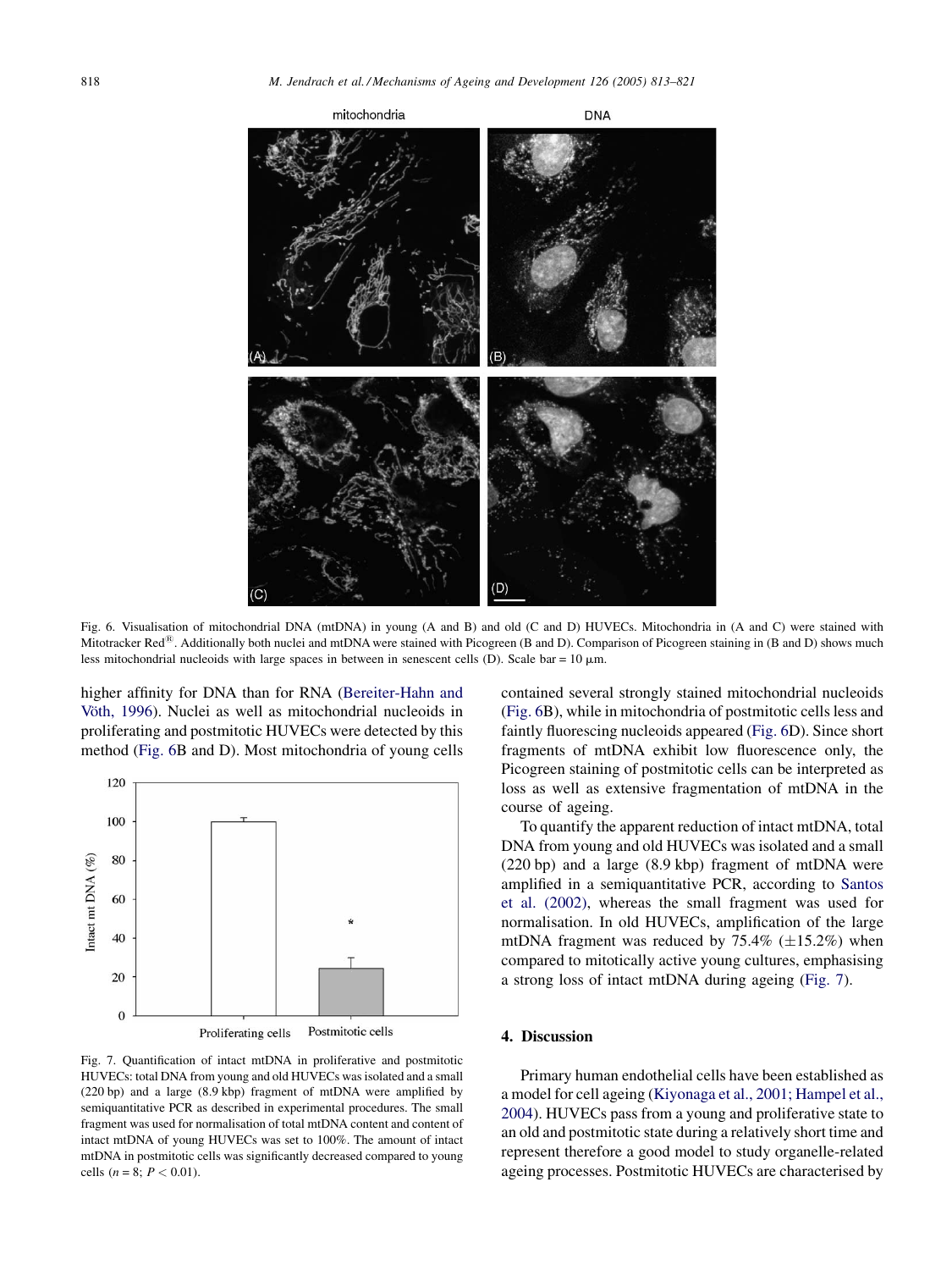an extremely extended generation time and reduced factor VIII (von Willebrand factor) expression [\(Kiyonaga et al.,](#page-7-0) [2001](#page-7-0); our own data). Mitochondria of postmitotic cells showed distinct alterations in morphology and, at the functional level, a reduction of fusion and fission activity, a decline of mitochondrial membrane potential and an increased amount of deletions in the mtDNA.

Fission and fusion of mitochondria are frequent in several vertebrate cells in culture (Bereiter-Hahn and Vöth, 1994; [Karbowski et al., 2004](#page-7-0)). For the first time, a real-time quantification of mitochondrial fusion and fission in living cells, comparing young and postmitotic cells, was performed. The number of fission events equalled that of fusion events in young and old cells, although the total number of events was strongly decreased in postmitotic cultures. This behaviour indicates a tight control of fission and fusion processes. Until now three proteins involved in mitochondrial fusion (Mfn1, Mfn2 and Opa1) and two participating in fission (Fis1 and Drp1) of mammalian cells have been described, all nucleus-encoded (reviewed by [Bossy-Wetzel et al., 2003](#page-7-0)). Overexpression or downregulation of one of these proteins results in dramatic changes in mitochondrial morphology and organisation ([Eura et al.,](#page-7-0) [2003; Olichon et al., 2003; Frieden et al., 2004; Stojanovski](#page-7-0) [et al., 2004\)](#page-7-0). These results are stressing the need for a balanced rate of fission and fusion events.

In postmitotic HUVECs, a strong reduction of fission and fusion events has been observed. We did only analyse mitochondria in the periphery of the cells, due to perinuclear mitochondrial clustering. All three versions of the mitochondrial theory of ageing—random drift, faster replication and slower degradation (SOS theory)—have to consider mitochondrial fusions. The SOS theory states that defective mitochondria might be degraded slower than healthy mitochondria, which could result in their accumulation ([de Grey, 1997; Kowald and Kirkwood, 2000\)](#page-7-0). A tight link between genotype and phenotype is important for this proposal. Mitochondrial fusion events destroy such a link, since they allow for a mixing of mitochondrial proteins and DNA between fused mitochondria. Our results of a high fusion rate in young cells and a low fusion rate in old cells ([Fig. 4](#page-3-0)), point to a more complex picture. In young cells, defective mitochondria may not accumulate via a SOS mechanism, while with age (and concomitantly reduced fusion rate) the SOS idea might become more significant.

In old and postmitotic cells, most mitochondria were clustered around the nucleus and appeared to be less mobile than in young cells. The aggregation of mitochondria in the perinuclear region of postmitotic cells can have different reasons. Perinuclear clustering of mitochondria has been observed in apoptosis as well as in necrosis [\(Thomas et al.,](#page-8-0) [2000; Li et al., 2004\)](#page-8-0) but we did not observe any caspase-3 activation in adherent postmitotic cells (data not shown), indicating that cells were not undergoing apoptosis. Overexpression of fusion proteins Mfn1 and Mfn2 in Hela cells also resulted in clustering of interconnected mitochondria ([Eura et al., 2003](#page-7-0)). An increased or reduced expression of one of the fission- or fusion-initiating proteins, however, is ruled out in our opinion since fission and fusion activity remained balanced in old cells. Mitochondria in mammalian cells are moved mainly along microtubules [\(Tanaka et al.,](#page-8-0) [1998; de Vos et al., 2000](#page-8-0)). The dynein/dynactin complex is involved in recruitment of fission protein Drp1 and disruption of this complex resulted in perinuclear clustering of mitochondria ([Varadi et al., 2004\)](#page-8-0). The same effect was achieved by inhibition of kinesin ([de Vos et al., 2000\)](#page-7-0). In postmitotic HUVEC, the microtubule and F-actin content and organisation did not differ from young cells and also the amount of dynactin and kinesin bound to microtubules was comparable in young and old cells, indicating that neither the cytoskeleton nor the motor protein expression was reduced during ageing, although the activity of motor proteins could be varying between proliferating and postmitotic cells.

In many mitochondria of old and postmitotic HUVECs, a diminished mitochondrial membrane potential was observed. This is consistent with reports of lowered mitochondrial membrane potential in different aged cell types and tissues ([Hagen et al., 1997; Mather and Rottenberg, 2002; Xiong](#page-7-0) [et al., 2004\)](#page-7-0). [Hutter et al. \(2004\)](#page-7-0) observed a reduced membrane potential in a subpopulation of aged fibroblasts and an accumulation of mitochondria with low membrane potential in postmitotic cells. Furthermore, in electron micrographs of postmitotic HUVEC mitochondria showed degeneration and loss of the cristae structures, indicating a reduced amount of available inner mitochondrial membrane. A diminished expression of respiratory chain complexes could be a consequence of these structural changes, resulting in a reduced membrane potential. Similar changes in the fine structure of mitochondria have been observed in smooth muscle cells from aged rats, where also a lowered mitochondrial membrane potential was measured [\(Lopes](#page-7-0) [et al., 2004](#page-7-0)). Taken together the reduced number of fission and fusion events, the diminished mobility and clustering of mitochondria could be an effect of decreased energy production in ageing cells.

Furthermore, a diminished ATP content in postmitotic cells could be attributed at least partially to the increased number of mutations in the mtDNA during ageing (reviewed by [Wei and Lee, 2002\)](#page-8-0). In our system, we observed, by fluorescence microscopy, a diminished mtDNA signal in mitochondria of postmitotic cells. Semiquantitative PCR revealed a significant loss of intact mtDNA. Although we did not check for the typical deletions common in ageing cells, the PCR amplification product of the mtDNA genome (5999–14882) encompasses the region where many deletions occur [\(Trounce et al., 1989; Katayama et al., 1991;](#page-8-0) [Zhang et al., 1992](#page-8-0)). To our knowledge, this is the first study showing this kind of changes in the mtDNA of HUVEC cells during ageing.

Fusion of mitochondria could possibly act as a rescue mechanism for damaged mitochondria [\(Bossy-Wetzel et al.,](#page-7-0)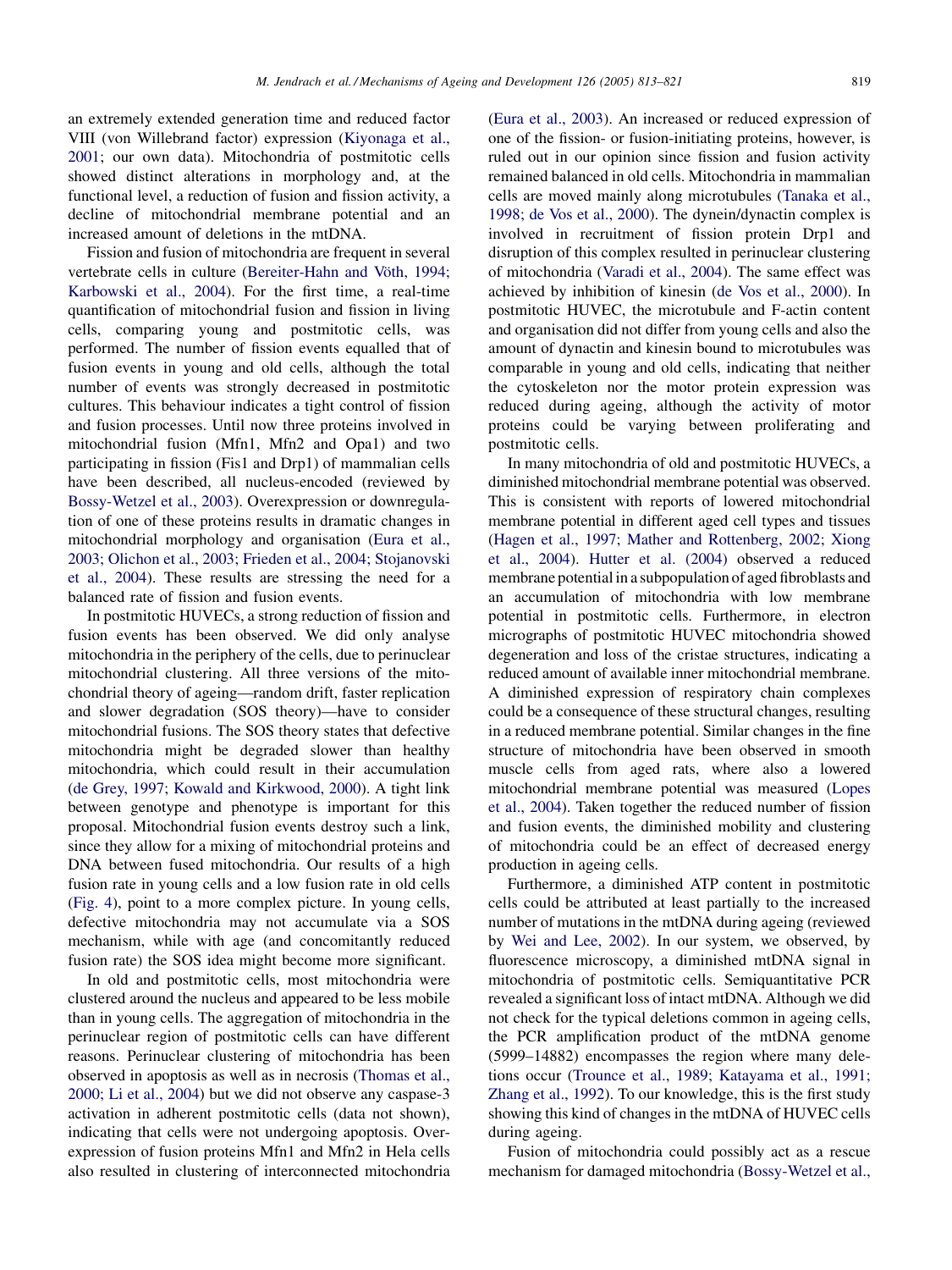<span id="page-7-0"></span>2003). In cell culture systems, mitochondrial fusion can complement mtDNA mutations by exchange of mtDNA or transcripts (Ono et al., 2001). Also, proteins of the inner membrane and matrix components can be exchanged during fusion of mitochondria (Bereiter-Hahn and Vöth, 1994; Jendrach et al., unpublished results). The occurrence and impact of fusion and fission in vivo is still under discussion. [Seo et al. \(2004\)](#page-8-0) found an uneven distribution of a recombinant protein of the inner mitochondrial membrane in muscle cells and neurons of transgenic mice, indicating a lack of exchange between mitochondria in vivo. On the other hand, compensation of mtDNA defects was observed in vivo in kidney, heart and skeletal muscle cells of transgenic mice, this, as concluded by the authors, being a consequence of intermitochondrial complementation (Nakada et al., 2001; Sato et al., 2004). Currently, the consequences of reduced numbers of fusion and fission events during ageing of HUVECs are difficult to predict. If fusion is really utilised to rescue damaged mitochondria, the reduced amount of fission and fusion events in old cells could result in a diminished exchange of mtDNA and/or proteins and hereby possible contributing to the accumulation of damaged mitochondria, while in young cells mitochondrial defects may be compensated by higher fusion rates. Further experiments in the earlier stages of ageing should determine the contribution of fission and fusion to the ageing process.

#### Acknowledgements

This work was supported by a grant from DFG BE423/ 23-2. Furthermore important support was received from EU Integrated Project MiMage CT 2004-512020.

#### References

- Arimura, S., Yamamoto, J., Aida, G.P., Nakazono, M., Tsutsumi, N., 2004. Frequent fusion and fission of plant mitochondria with unequal nucleoid distribution. Proc. Natl. Acad. Sci. 101, 7805–7808.
- Barni, S., Sciola, L., Spano, A., Pippia, P., 1996. Static cytofluorometry and fluorescence morphology of mitochondria and DNA in proliferating fibroblasts. Biotech. Histochem. 71, 66–70.
- Bereiter-Hahn, J., 1976. Dimethylaminostyrylmethyl-pyridiniumiodine (DASPMI) as a fluorescent probe for mitochondria in situ. Biochim. Biophys. Acta. 423, 1–14.
- Bereiter-Hahn, J., Vöth, M., 1994. Dynamics of mitochondria in living cells: shape changes, dislocations, fusion, and fission of mitochondria. Microsc. Res. Tech. 27, 198–219.
- Bereiter-Hahn, J., Vöth, M., 1996. Distribution and dynamics of mitochondrial nucleoids in animal cells in culture. Exp. Biol. online 1, 4.
- Bossy-Wetzel, E., Barsoum, M.J., Godzik, A., Schwarzenbacher, R., Lipton, S.A., 2003. Mitochondrial fission in apoptosis, neurodegeneration and aging. Curr. Opin. Cell. Biol. 15, 706–716.
- de Grey, A.D., 1997. A proposed refinement of the mitochondrial free radical theory of aging. Bioessays 19, 161–166.
- de Vos, K., Severin, F., Van Herreweghe, F., Vancompernolle, K., Goossens, V., Hyman, A., Grooten, J., 2000. Tumor necrosis factor induces

hyperphosphorylation of kinesin light chain and inhibits kinesinmediated transport of mitochondria. J. Cell. Biol. 149, 1207–1214.

- Elson, J.L., Samuels, D.C., Turnbull, D.M., Chinnery, P.F., 2001. Random intracellular drift explains the clonal expansion of mitochondrial DNA mutations with age. Am. J. Hum. Genet. 68, 802–806.
- Eura, Y., Ishihara, N., Yokota, S., Mihara, K., 2003. Two mitofusion proteins, mammalian homologues of FZO, with distinct functions are both required for mitochondrial fusion. J. Biochem. 134, 333–344.
- Frieden, M., James, D., Castelbou, C., Danckaert, A., Martinou, J.C., Demaurex, N., 2004. Ca(2+) homeostasis during mitochondrial fragmentation and perinuclear clustering induced by hFis1. J. Biol. Chem. 279, 22704–22714.
- Hagen, T.M., Yowe, D.L., Bartholomew, J.C., Wehr, C.M., Do, K.L., Park, J.Y., Ames, B.N., 1997. Mitochondrial decay in hepatocytes from old rats: membrane potential declines, heterogeneity and oxidants increase. Proc. Natl. Acad. Sci. 94, 3064–3069.
- Hampel, B., Malisan, F., Niederegger, H., Testi, R., Jansen-Dürr, P., 2004. Differential regulation of apoptotic cell death in senescent human cells. Exp. Gerontol. 39, 1713–1721.
- Harman, D., 1972. The biological clock: the mitochondria? J. Am. Geriatr. Soc. 20, 145–147.
- Hutter, E., Renner, K., Pfister, G., Stockl, P., Jansen-Durr, P., Gnaiger, E., 2004. Senescence-associated changes in respiration and oxidative phosphorylation in primary human fibroblasts. Biochem. J. 380, 919–928.
- Karbowski, M., Arnoult, D., Chen, H., Chan, D.C., Smith, C.L., Youle, R.J., 2004. Quantitation of mitochondrial dynamics by photolabeling of individual organelles shows that mitochondrial fusion is blocked during the Bax activation phase of apoptosis. J. Cell. Biol. 164, 493–499.
- Katayama, M., Tanaka, M., Yamamoto, H., Ohbayashi, T., Nimura, Y., Ozawa, T., 1991. Deleted mitochondrial DNA in the skeletal muscle of aged individuals. Biochem. Int. 25, 47–56.
- Kiyonaga, H., Doi, Y., Karasaki, Y., Arashidani, K., Itoh, H., Fujimoto, S., 2001. Expressions of endothelin-1, fibronectin, and interleukin-1 alpha of human umbilical vein endothelial cells under prolonged culture. Med. Electron. Microsc. 34, 41–53.
- Kowald, A., Kirkwood, T.B., 2000. Accumulation of defective mitochondria through delayed degradation of damaged organelles and its possible role in the ageing of postmitotic and dividing cells. J. Theor. Biol. 202, 145–160.
- Li, J., Li, Q., Xie, C., Zhou, H., Wang, Y., Zhang, N., Shao, H., Chan, S.C., Peng, X., Lin, S.C., Han, J., 2004. Beta-actin is required for mitochondria clustering and ROS generation in TNF-induced, caspase-independent cell death. J. Cell Sci. 117, 4673–4680.
- Linnane, A.W., Marzuki, S., Ozawa, T., Tanaka, M., 1989. Mitochondrial DNA mutations as an important contributor to ageing and degenerative disease. Lancet i, 642–645.
- Lopes, G.S., Mora, O.A., Cerri, P., Faria, F.P., Jurkiewicz, N.H., Jurkiewicz, A., Smaili, S.S., 2004. Mitochondrial alterations and apoptosis in smooth muscle from aged rats. Biochim. Biophys. Acta 1658, 187–194.
- Mather, M.W., Rottenberg, H., 2002. The inhibition of calcium signaling in T lymphocytes from old mice results from enhanced activation of the mitochondrial permeability transition pore. Mech. Ageing Dev. 123, 707–724.
- Nakada, K., Inoue, K., Ono, T., Isobe, K., Ogura, A., Goto, Y.I., Nonaka, I., Hayashi, J.I., 2001. Inter-mitochondrial complementation: mitochondria-specific system preventing mice from expression of disease phenotypes by mutant mtDNA. Nat. Med. 7, 934–940.
- Olichon, A., Baricault, L., Gas, N., Guillou, E., Valette, A., Belenguer, P., Lenaers, G., 2003. Loss of OPA1 perturbates the mitochondrial inner membrane structure and integrity, leading to cytochrome  $c$  release and apoptosis. J. Biol. Chem. 278, 7743–7746.
- Ono, T., Isobe, K., Nakada, K., Hayashi, J.I., 2001. Human cells are protected from mitochondrial dysfunction by complementation of DNA products in fused mitochondria. Nat. Genet. 28, 272–275.
- Santos, J.H., Mandavilli, B.S., Van Houten, B., 2002. Measuring oxidative mtDNA damage and repair using quantitative PCR. Methods Mol. Biol. 197, 159–176.